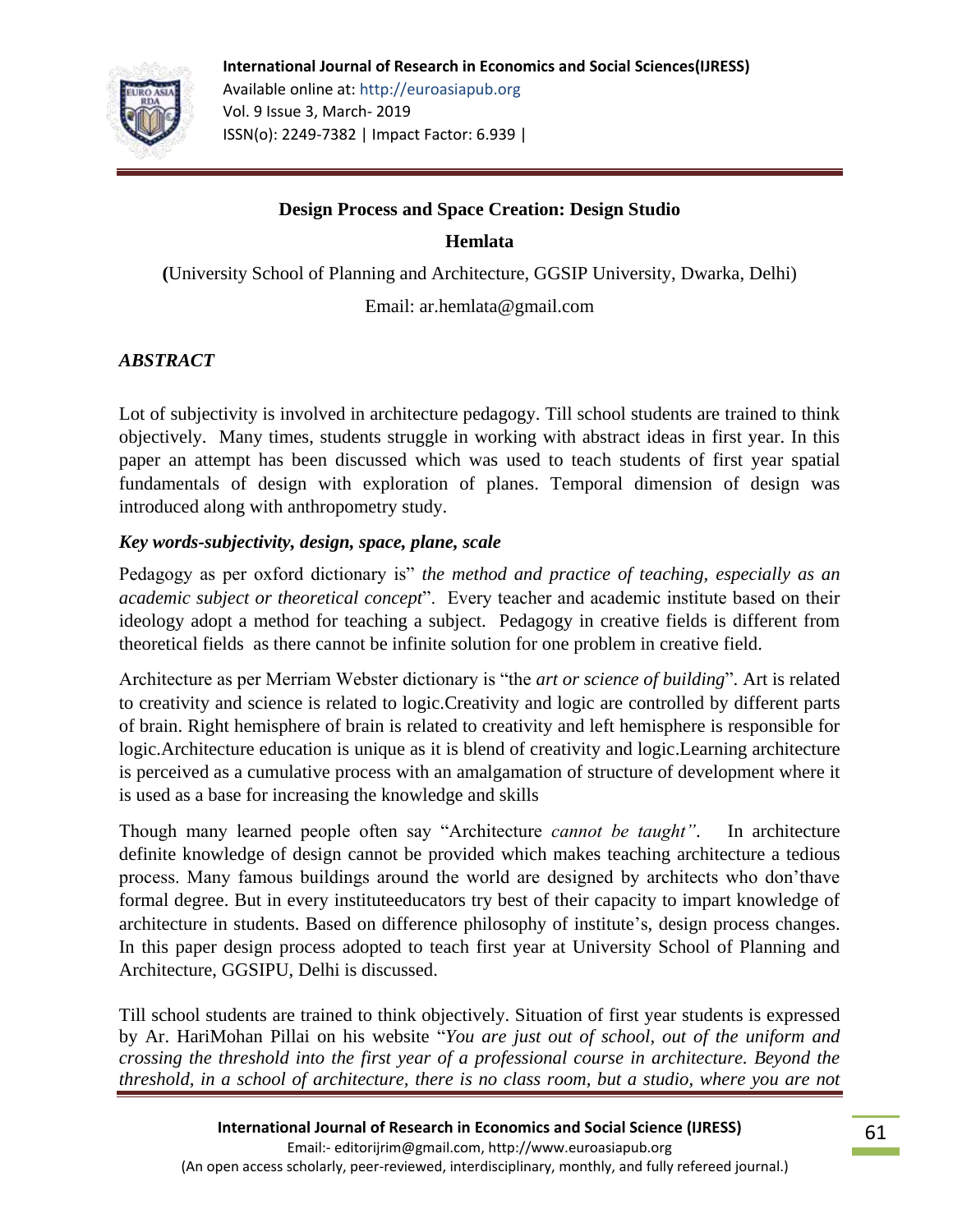

*taught, but expected to learn. In this studio you don't look at and listen to the teacher giving lecture, but stare out of the open window and listen to the whispering Nature.*

*Here you don't write notes that you preserve and learn by-heart for the exmination, but draw lines, make shapes, splash color, feel textures, cut boards, fold papers and wonder how to put into words the concepts that cross your mind while doing all this, to impress upon the jury in the court of sessionals at the end of the semester...Here there are no text books to refer, but case studies to be done of works of others who haunted these studios before you for five years, grew wings of imagination and flew away into the www of architectural profession.*

*Yes, today architectural profession is a world wide web, and each architect is at the center of own web, weaving fantasies of space and making them work.""* 

## **Intent of first year design studio**

In first year of Architecture student learn the basics of design. They are introduces to

- 1. Point, line, plane, form
- 2. Modification in form: Form addition and subtraction
- 3. Texture, light, color
- 4. Anthropometry, scale

In design studios generally we introduce above mentioned basics of design one by one through different exercises. After understanding they do a small design based on design curriculum. Author tried to inculcate knowledge of the same using hands-on exercises and emphasis given on observation and experience while designing.

Design exercise**: to create space for day to day activity based on anthropometry at elementary levels using few architectural elements with landscape**. Students were taught to represent ideas through sketches drawings, and three-dimensional models. A definite programme of design was not provided to students as in most of the cases students get stuck with idea of design based on their preconceived notion.

**Stage -1 : Choose a Tree:** Tree is living entity which is growing, evolving and thriving. It encompasses space below, within and above. Understanding that space and the correlation of observer and tree was aspect of this stage one. Studentsadvised to choose a tree within the university campus. They observed these trees daily but don't' register it This exercise familiarized them to different types of trees. Giving this freedom to choose the tree i.e. site for design, forces students to observe tree as an object.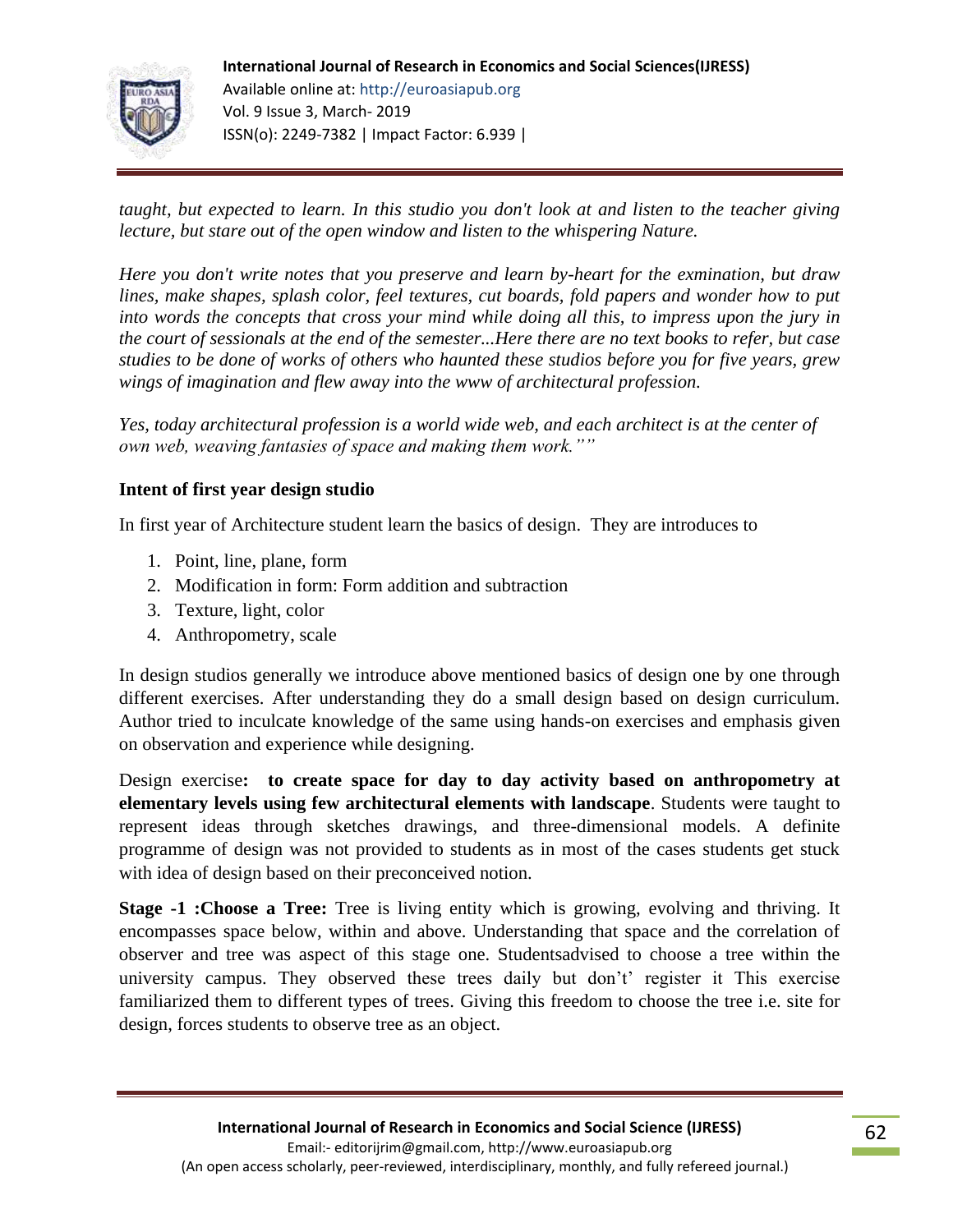

**International Journal of Research in Economics and Social Sciences(IJRESS)** Available online at: http://euroasiapub.org Vol. 9 Issue 3, March- 2019 ISSN(o): 2249-7382 | Impact Factor: 6.939 |

Tree was used as an anchor around which space is created.Students analyzed tree on the basis of its external and morphological qualities. Different features of tree like leaves, bark , flowers on and their texture it , tree's shadow on the ground, etc. was observed.



Ima ge:

1,2,3: different types of trees opted and studied by students

Aim of this stage is to familiarize students to concepts of light and shadow, texture with experiential qualityand knowledge of landscape.

**Stage -2: Document tree:** students were informed to choose an appropriate area around the respective tree as per its foliage (example- 10x10m,15x15m, etc). In class students built a model of tree on a scale 1:25 and prepared sketches and drawings of tree.



Image 4,5: sketch prepared to document tree.

Aim of this stage is to introduce concept of scale and learn graphic representation

**Stage -3 : Adding planes to create space:** in general while designing a space,

students are asked to submit a concept, bubble diagram, single line plan etc as stages. In first year as novice, students struggle to understand this process as they find it difficult to imagine how a line in plan will translate in three-dimensionalobject. So, the process intends to create space using planes and then make plan and others drawing of the space.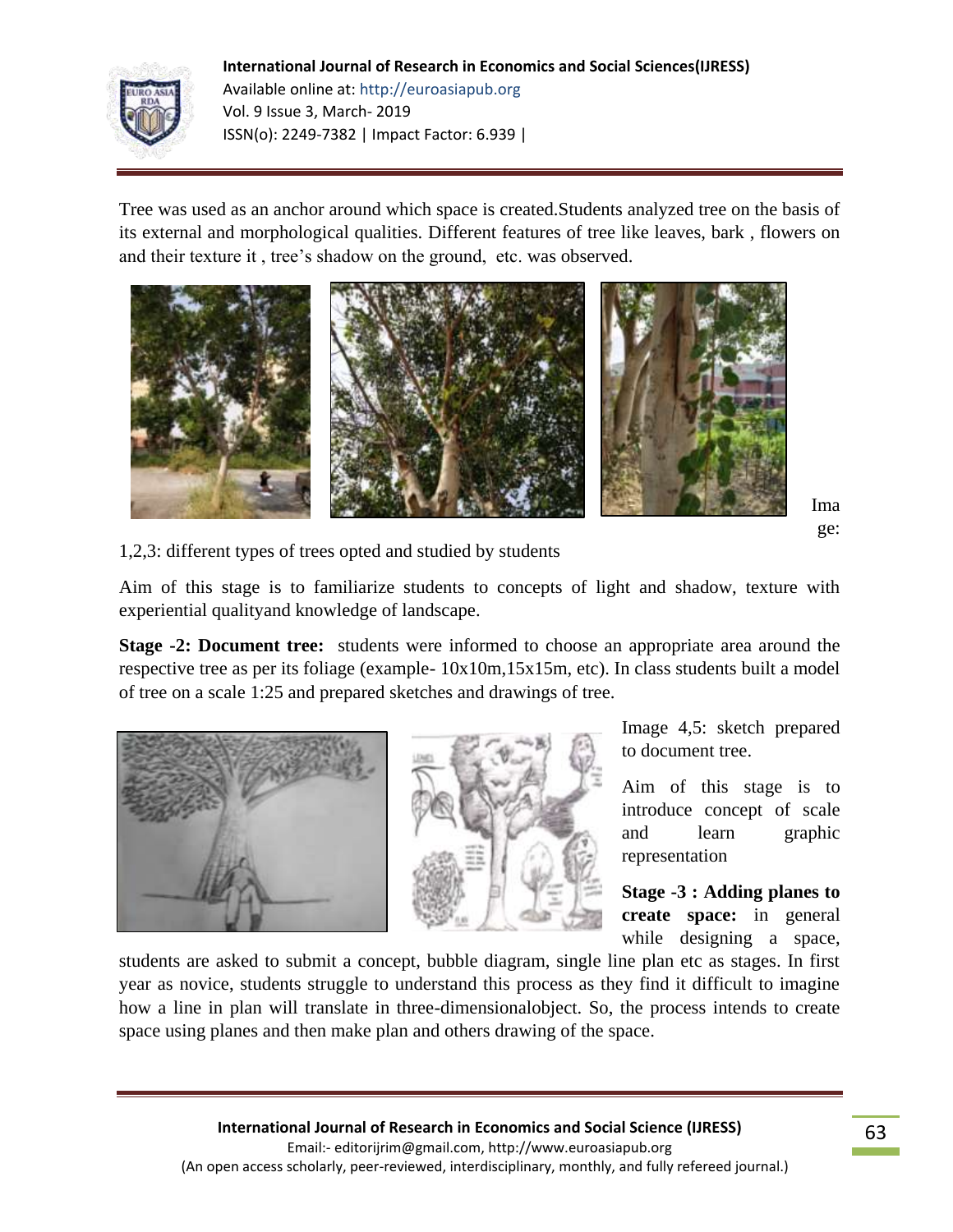#### **International Journal of Research in Economics and Social Sciences(IJRESS)**



Available online at: http://euroasiapub.org Vol. 9 Issue 3, March- 2019 ISSN(o): 2249-7382 | Impact Factor: 6.939 |

For this stage students were asked to design a space using planes where a person can play hide and seek with each other as well as with the tree.This gives students scope to experiment with planes. Students trieddifferent permutation and combination by changing height, orientation and opening in the planes.Different simple and complex spaces designed by students were then analyzed.





Image 6,7: model and line drawing preparedof spaces using plane



Image8: experiment with planes

Aim of this stage is to introduce concept of basic aspects of building form and space like wall, opening space creation.

**Stage -4: Introduction to anthropometry:** instead of following standards of anthropometry from books, students measured their own body.



Image 9,10, 11: anthropometry study in class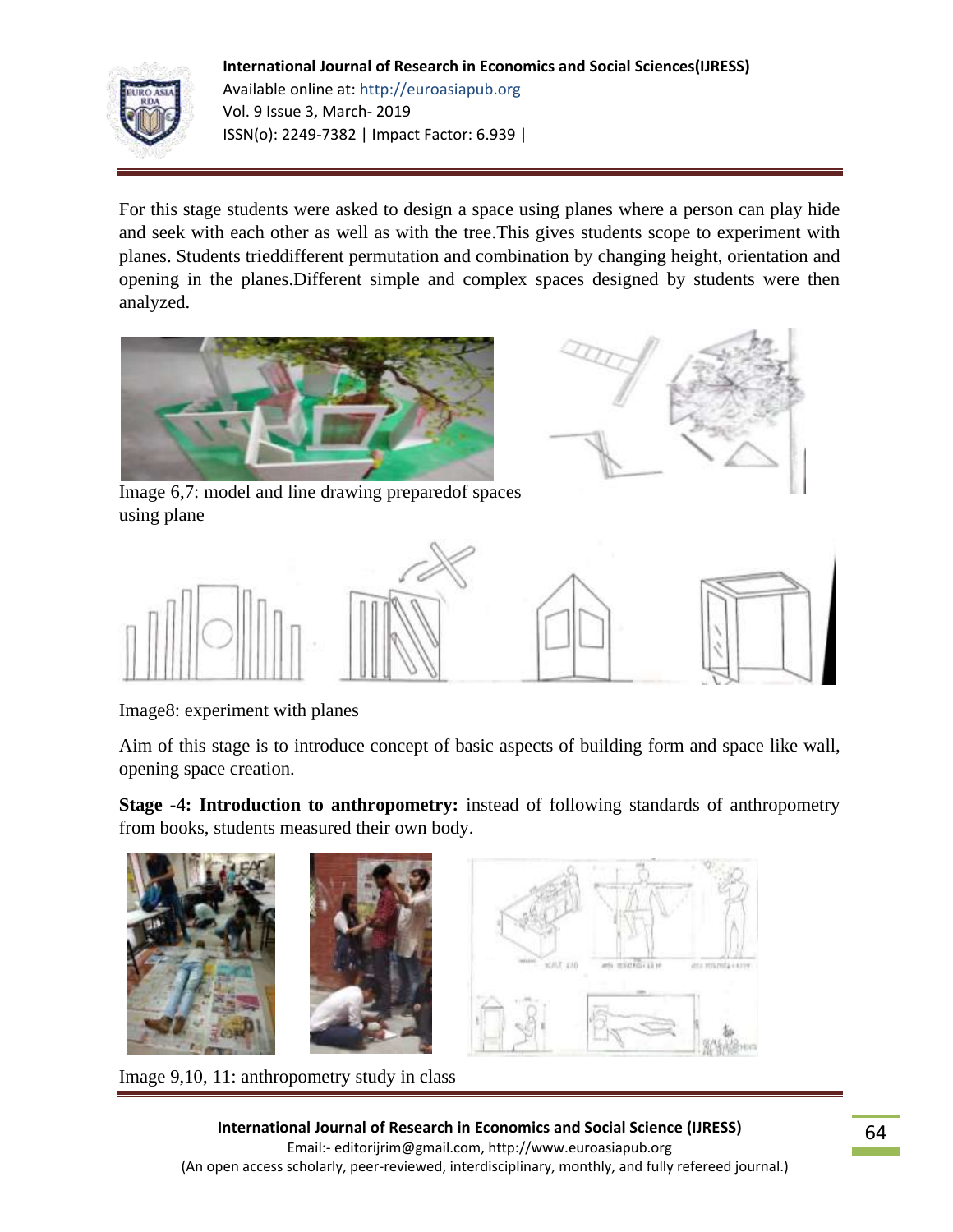

**International Journal of Research in Economics and Social Sciences(IJRESS)** Available online at: http://euroasiapub.org Vol. 9 Issue 3, March- 2019 ISSN(o): 2249-7382 | Impact Factor: 6.939 |

Area requirement for different day to day activities were calculated by students.

**Stage -5 : activity allocation in space created:**in the final stage students allocated different activities like sleeping,studying,etcaccording to anthropometry and created a living space in space created earlier.



Image 12: Activity allocation in space

Based on activity horizontal planes were added. Enclosure for different activities were created. Heights of some elements were increased/ decreased, openings were added, some elements were added/ Subtracted etc. according to the activities based on anthropometry.

Sketch, plans, elevations and sections of the model with appropriate anthropometry details was prepared by students. Concept of human scale was explained in class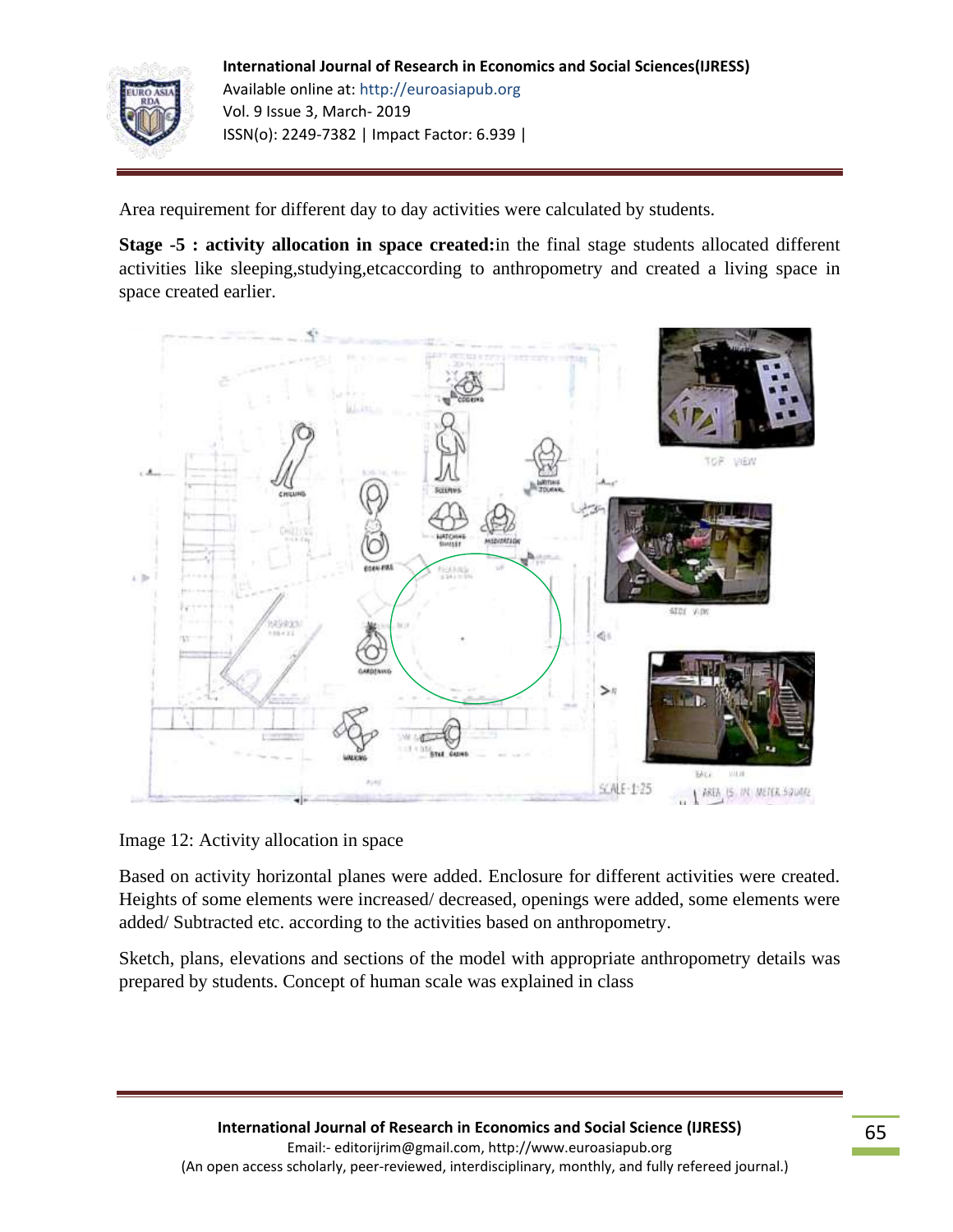#### **International Journal of Research in Economics and Social Sciences(IJRESS)**



Available online at: http://euroasiapub.org Vol. 9 Issue 3, March- 2019 ISSN(o): 2249-7382 | Impact Factor: 6.939 |



Image 13,14,15: different areas explained by section, model and elevation with human figure

Process of design was kept flexible so that form keeps on evolving and changing based on activities for which space is designed. Some of the design examples of models prepared by students are shown below



Image 16,17: example of design solution